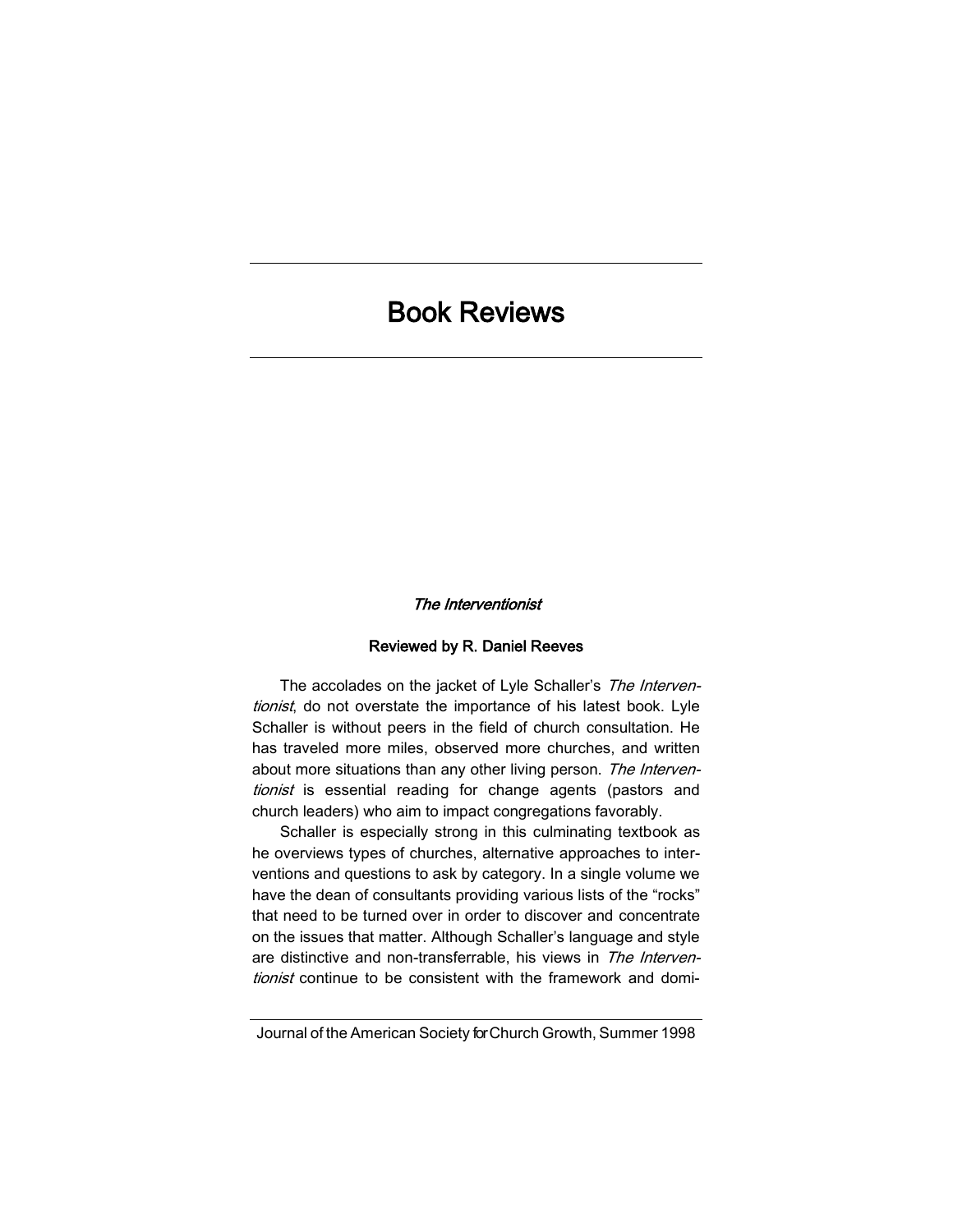nant themes of church growth.

From a church growth perspective the following ten insights struck me as significant:

- 1. The most effective way to influence both individual and institutional behavior is to ask questions (p. 15). More can be learned by asking questions than by giving answers (p. 24).
- 2. A key tool for regional judicatories that have a core purpose of challenging and resourcing congregations as they plan for the new day in ministry that includes identifying, reaching, attracting, serving, assimilating, and challenging a new constituency, is partnering with skilled parish consultants (p. 17).
- 3. The capacity to be an effective change agent is a gift from God, but it also includes skills that can be learned. Schaller lists 10 components, or skill-sets, including the ability to formulate relevant questions, an eagerness to learn, and a larger conceptual framework for analyzing the data from one particular congregation (p. 21)
- 4. Short lists of major recommendations are far superior to long lists, and a greater number of future scenarios provided are better than a fewer number. As a general rule, two recommendations are better than four, four are better than eight, and eight is too many. By providing five to fifteen scenarios for a new tomorrow, ranging from those that require modest changes to those that require radical changes, the issue becomes one of degree of change. How much change can this particular congregation tolerate? (p. 51-52)
- 5. His distinction between congregations influenced primarily by tradition, and those influenced primarily by the needs of those not active in any worshiping community. According to Schaller this basic difference in orientation helps to explain why the former are so critical of marketdriven approaches, and why the latter are often so eager to learn from the experiences and wisdom of their competitors (p. 86).

Journal of the American Society for Church Growth, Summer 1998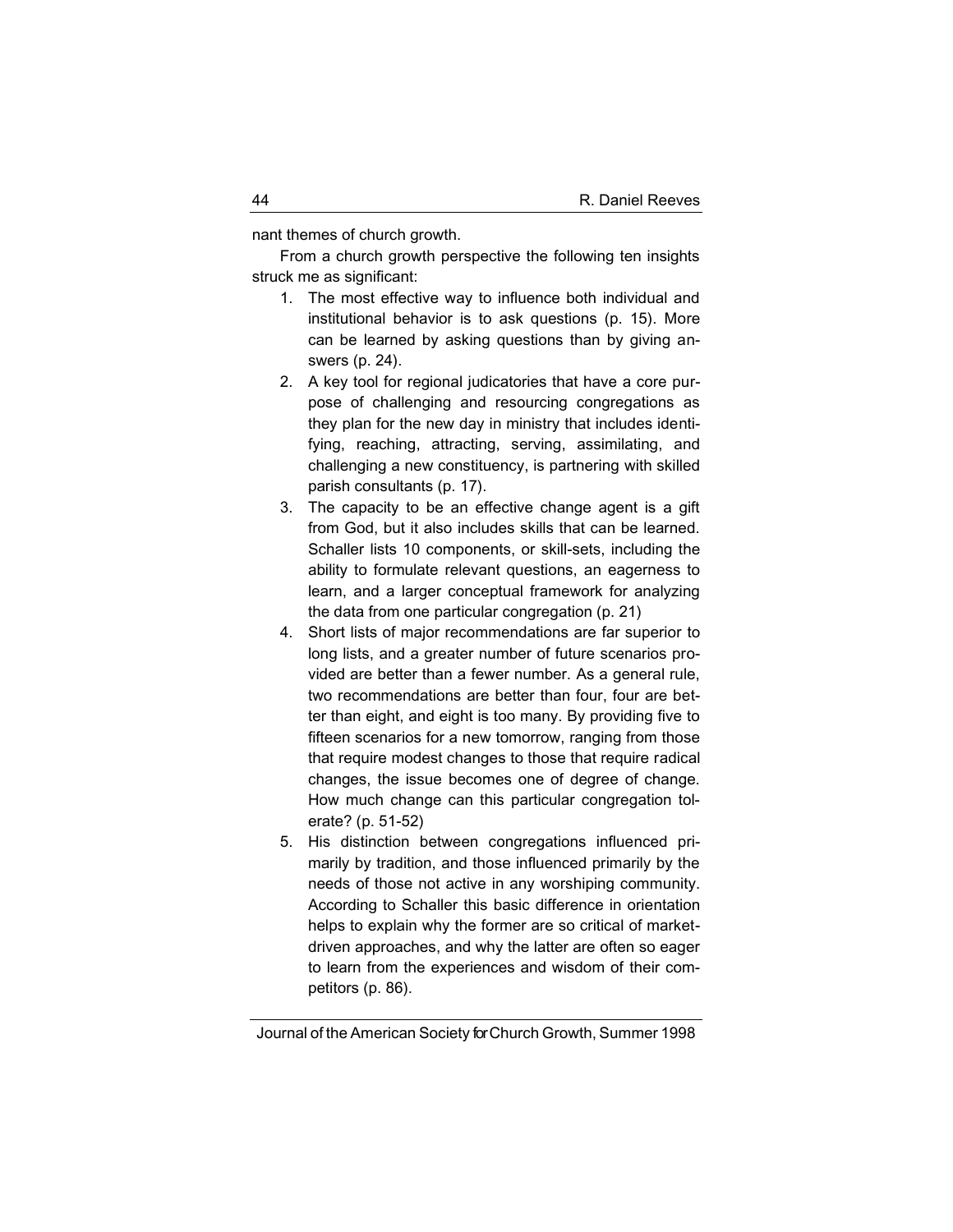- 6. In the dysfunctional church, the decision-making process often is identified as the primary battlefield over control. In clear contrast are the indicators found in healthy churches, such as obedience to the gospel, a sincere search to learn the will of the Lord, prayer and cooperation, listening rather than screaming, the call to be faithful rather than the urge to prevail, or reason rather than exclusion (p. 125).
- 7. In order to be helpful, it is often necessary for the interventionist is to push congregational leaders to focus on what is their top priority. Schaller refers repeatedly to this challenge as identifying the central organizing purpose. (p. 129). He is correct in recognizing the need to press for clarity on one of the most critical growth determining variables. He is asking leaders to identify their most significant core issues, or primary focus, or greatest opportunity. Schaller clearly implies that best results will occur by concentrating a disproportionate amount of their energy on the one priority that will make the most difference.
- 8. The central issue for most congregations today is the capability to change. How much change can this congregation accept without being overwhelmed or immobilized or polarized? The primary role of the parish consultant in these settings is that of an outside agent of planned change (pp. 141-145).
- 9. Radical change for the smaller congregation usually means accepting the proposal that they should place reaching the unchurched ahead of taking care of today's members. For the large, multiple-staff parishes, radical change more likely means accepting the proposal to replace individualized assignments for paid program staff members with a central strategy supported by staff teams (p. 147.)
- 10. Intervening in the ongoing life and ministry of threequarters of the long-established congregations on the North American continent is not only a strategic and no-

Journal of the American Society for Church Growth, Summer 1998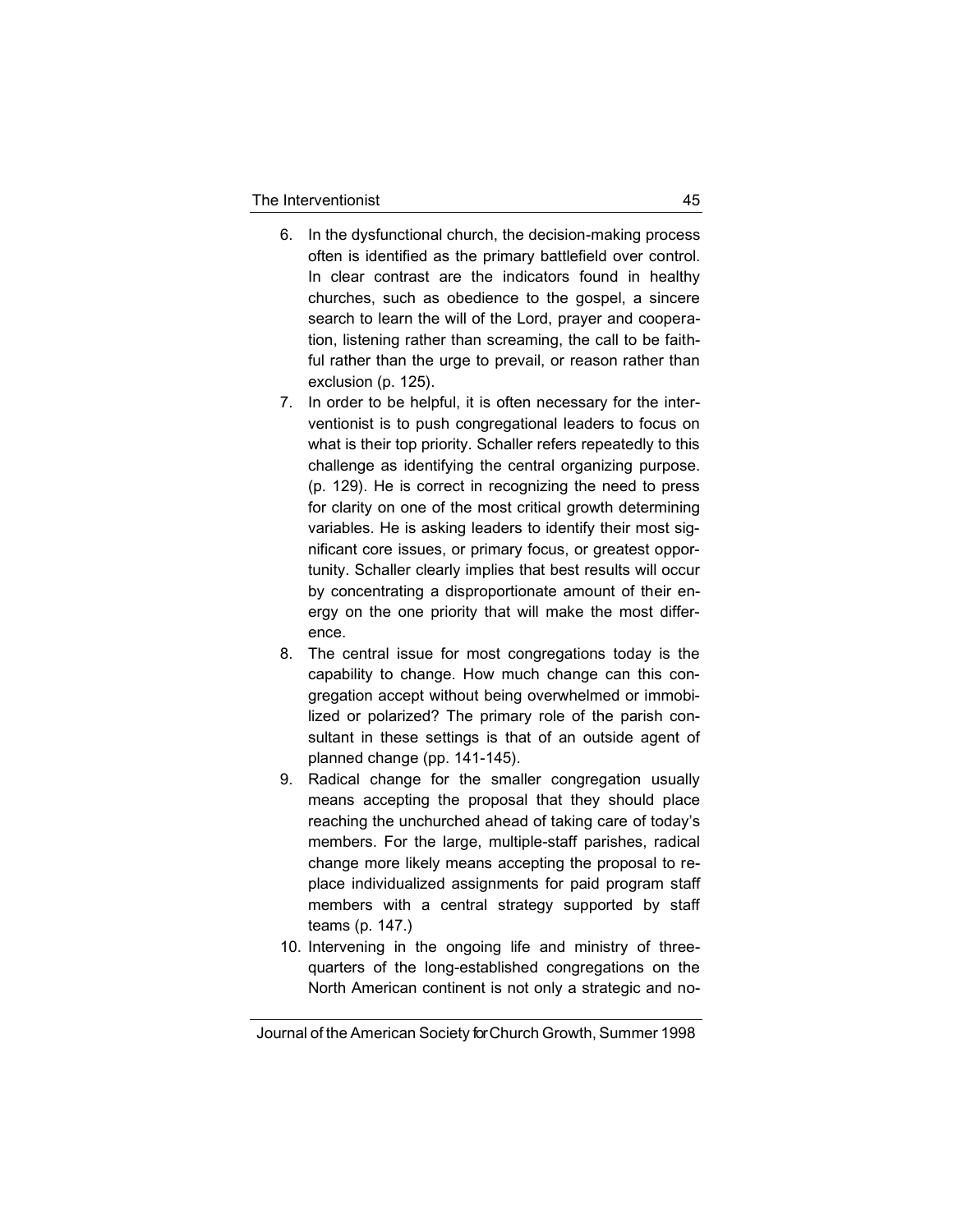ble calling. It is, according to Schaller, a legitimate expression of evangelism, one that is often undervalued alongside planting new missions and holding revivals and rallies (p. 149).

Among the most surprising statements in *Interventionists* were Schaller's reasons for rejecting 19 out of every 20 requests for help. Each of these factors are worth reflection as church growth consulting continues to develop in the 21st century. Schaller claims that by accepting most consulting invitations he would be expected to:

- a) sprinkle some magic dust over a complex problem and cause it to disappear
- b) help put out a fire that already burned the house down several years earlier

The third reason he gives for declining invitations is that the potential client does not present a clear reason for seeking an interventionist (p. 37).

Many of us who labor full time in intervention ministries do not have the luxury of being this selective. An even greater rational for accepting a higher percentage of these difficult assignments is the belief that intervening is the right thing to do. The reality is that most churches will remain stuck without someone from the outside helping them to discover the truth about themselves and their potential. Is it not better to attempt to breakthrough, even though we may often fail? Indeed, Schaller seems to suggest later on that realigning expectations and clarifying the purpose of an intervention are normative consultant skills:

"Congregational leaders have a right to expect the interventionist to bring a fair level of competence in designing strategies for planned change. The need to change, sometimes a greatly overdue need, is the most common motivation for seeking the help of an interventionist. Therefore, the interventionist should be equipped to help design a strategy for planned change initiated from within an organization." (p. 78)

Often times, this commitment to planned change will require challenging other common notions which Schaller cites, such as how to respond when a growth curve flattens out into a plateau.

Journal of the American Society for Church Growth, Summer 1998